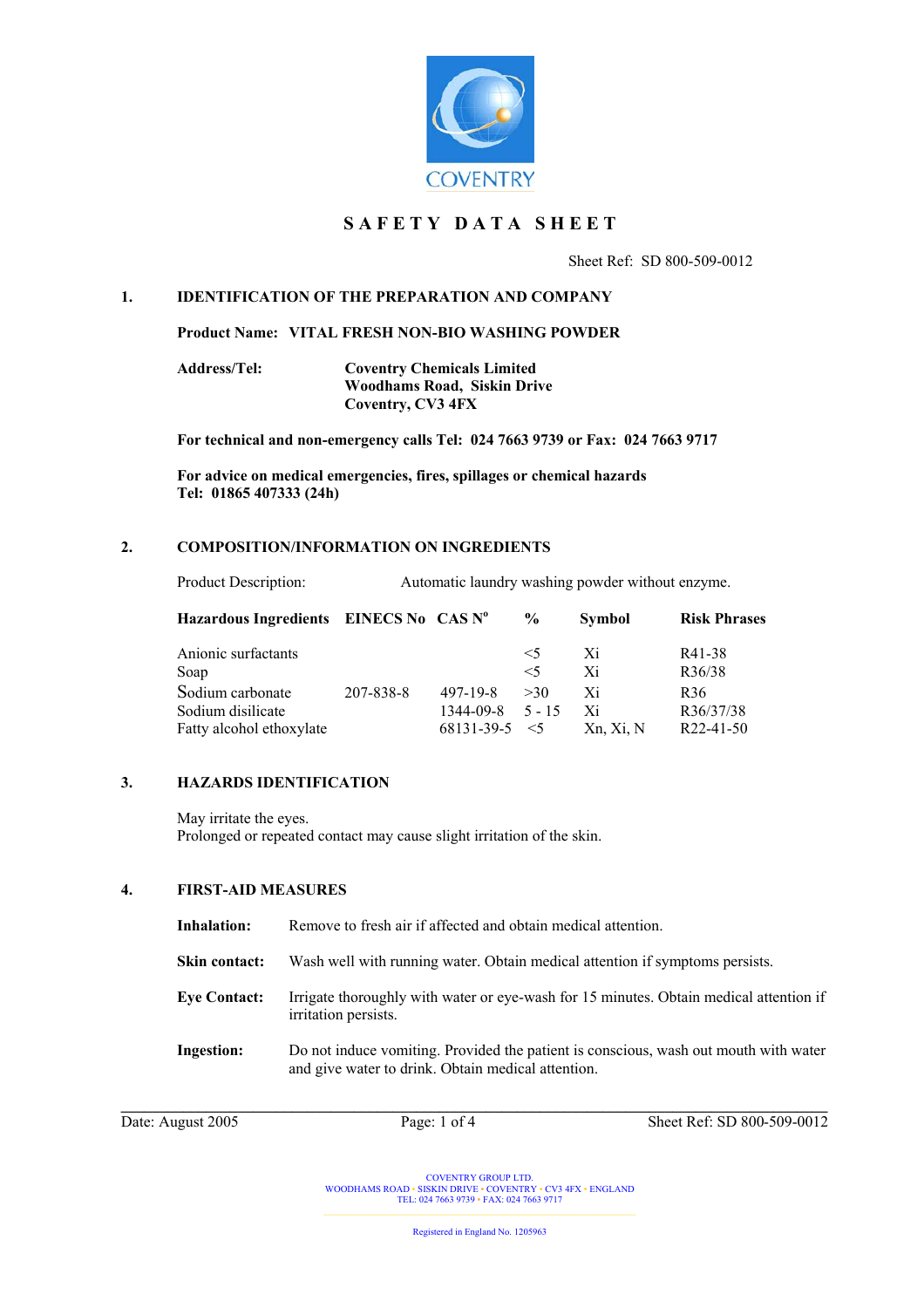# **5. FIRE-FIGHTING MEASURES**

**Extinguishing Media:** Water, foam or dry chemical. Not flammable and not considered a fire hazard, however toxic gases (carbon monoxide) may be produced in a fire.

 $\mathcal{L}_\text{max}$  , and the contribution of the contribution of the contribution of the contribution of the contribution of the contribution of the contribution of the contribution of the contribution of the contribution of t

# **6. ACCIDENTAL RELEASE MEASURES**

**Small Spillages:** Sweep, vacuum or mop up.

**Large Spillages:** Sweep or vacuum. Flush away residues with water. Do not allow to enter drains or to contaminate surface or ground water.

# **7. HANDLING AND STORAGE**

**Handling:** Avoid contact with skin and eyes.

**Storage:** Avoid moisture. Keep in original containers. Product remains stable for at least 12 months at storage temperature of 20ºC

# **8. EXPOSURE CONTROLS/PERSONAL PROTECTION**

Use PVC or rubber gloves if risk of prolonged skin contact and safety glasses if risk of contact with eyes. Respirator suitable for dust.

#### **Occupational Exposure Limits:** None

| Hazardous Ingredient | LTEL 8hr TWA |          | <b>STEL</b> |          |
|----------------------|--------------|----------|-------------|----------|
|                      | ppm          | $mg/m^3$ | ppm         | $mg/m^3$ |

#### **Note:**

**Dust** is subject to COSHH when present at concentrations equal to or greater than 10 mg/m<sup>3</sup> 8-hour TWA of total inhalable dust or  $4mg/m<sup>3</sup>$  8-hour TWA of respirable dust.

# **9. PHYSICAL AND CHEMICAL PROPERTIES**

| Appearance:          | White powder  |
|----------------------|---------------|
| Odour:               | Perfumed      |
| $pH(1\%$ in water):  | $10 - 11$     |
| Flash point °C:      | N/A           |
| <b>Bulk Density:</b> | ca. $650$ g/l |
| Solubility in water: | Soluble       |

**\_\_\_\_\_\_\_\_\_\_\_\_\_\_\_\_\_\_\_\_\_\_\_\_\_\_\_\_\_\_\_\_\_\_\_\_\_\_\_\_\_\_\_\_\_\_\_\_\_\_\_\_\_\_\_\_\_\_\_\_\_\_\_\_\_\_\_\_\_\_\_\_\_\_\_\_\_\_\_\_\_\_\_\_\_\_\_**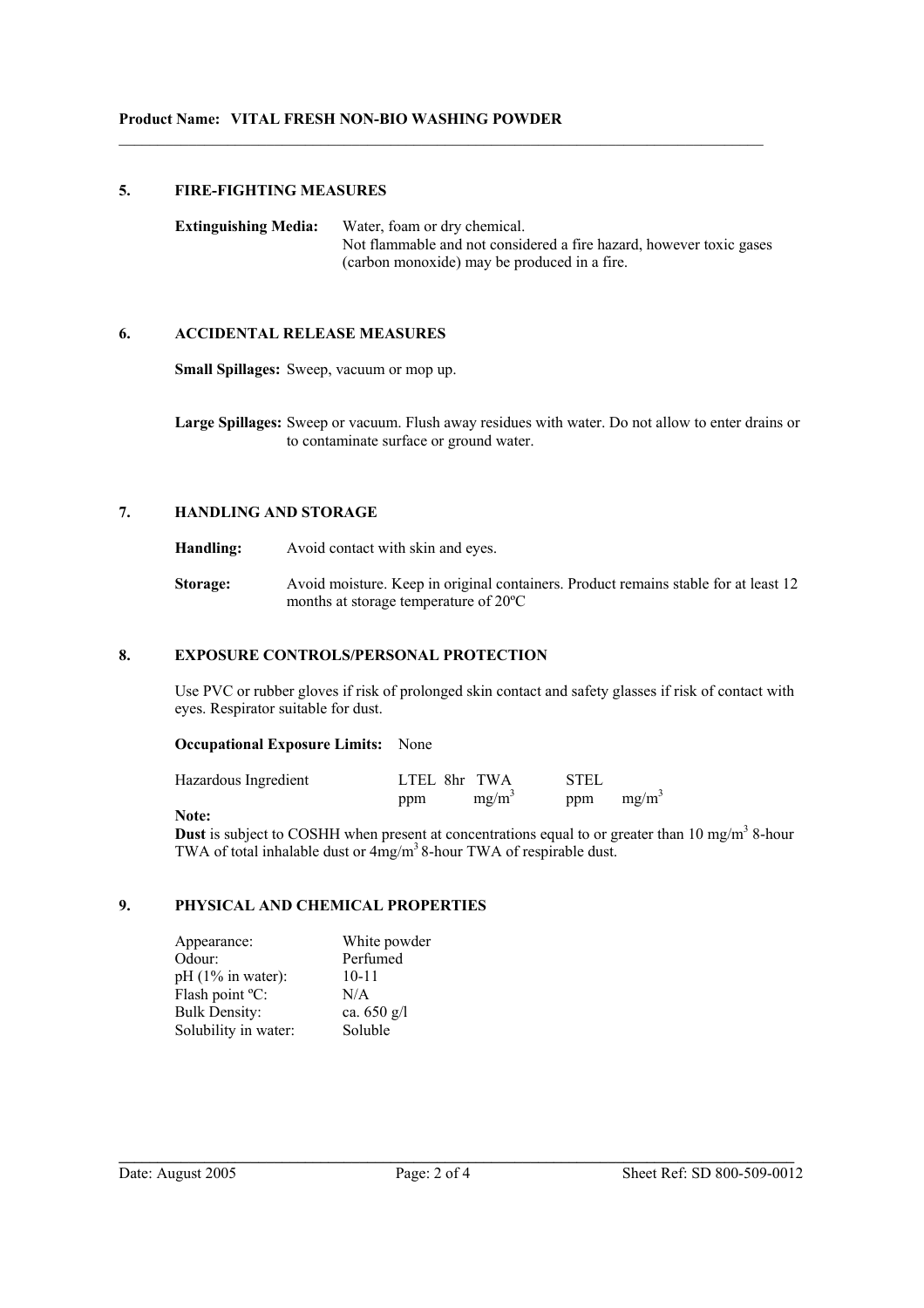# **10. STABILITY AND REACTIVITY**

| <b>Stability:</b>                        | Stable.                       |                                         |  |
|------------------------------------------|-------------------------------|-----------------------------------------|--|
| <b>Conditions to Avoid:</b>              | Heat and moisture.            |                                         |  |
| <b>Materials to Avoid:</b>               | Contact with other chemicals. |                                         |  |
| <b>Hazardous Decomposition Products:</b> |                               | None when stored and handled correctly. |  |

 $\mathcal{L}_\text{max}$  , and the contribution of the contribution of the contribution of the contribution of the contribution of the contribution of the contribution of the contribution of the contribution of the contribution of t

# **11. TOXICOLOGICAL INFORMATION**

**Inhalation:** No risk in normal use.

**Skin Contact:** May irritate particularly on prolonged or repeated contact.

**Eye Contact:** May cause irritation.

**Ingestion:** Large quantities may cause gastro-intestino irritation, possibly vomiting.

# **12. ECOLOGICAL INFORMATION**

The surfactant(s) contained in this preparation complies(comply) with the biodegradability criteria as laid down in Regulation (EC) No.648/2004 on detergents. Data to support this assertion are held at the disposal of the competent authorities of the Member States and will be made available to them at their direct request or at the request of a detergent manufacturer. .

# **13. DISPOSAL CONSIDERATIONS**

| <b>Product:</b> | Where practical, waste or surplus material should be recovered and recycled.<br>Dispose of according to national and local authority regulations for via an<br>appropriately licensed waste contractor. |
|-----------------|---------------------------------------------------------------------------------------------------------------------------------------------------------------------------------------------------------|
| Packaging:      | Packaging is recyclable and, where practical, containers and packaging should be<br>recycled by a licensed contractor.                                                                                  |

**\_\_\_\_\_\_\_\_\_\_\_\_\_\_\_\_\_\_\_\_\_\_\_\_\_\_\_\_\_\_\_\_\_\_\_\_\_\_\_\_\_\_\_\_\_\_\_\_\_\_\_\_\_\_\_\_\_\_\_\_\_\_\_\_\_\_\_\_\_\_\_\_\_\_\_\_\_\_\_\_\_\_\_\_\_\_\_\_**